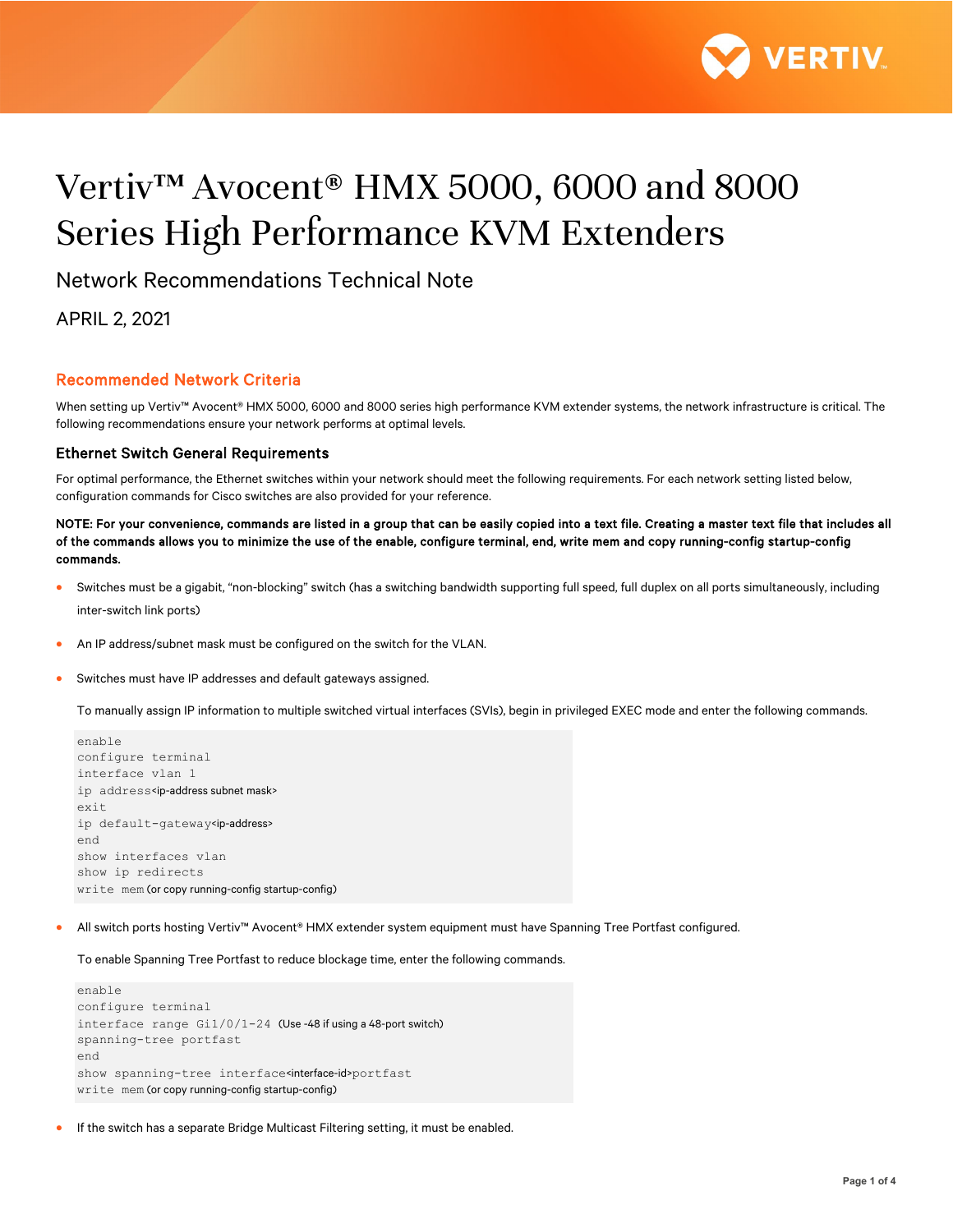

- If using fiber switches, these switches must provide multicast support. For setting details, check the recommendations from the manufacturer of your preferred switch.
- For more multicast information, see the *Unicast and Multicast Communications* section of this technical note.
- Switches must support IGMP Snooping enabled at the switch and VLAN levels to support Share mode:
	- The default IGMP version used by the Vertiv™ Avocent® HMX Advanced Manager is version 2. NOTE: To use IGMP version 3, the network switch must also be set to support this version at the switch level and the VLAN. The Avocent® HMX Advanced Manager must also be set to IGMP version 3 by selecting Dashboard- Settings- Network in the user interface.
	- Depending on the IOS naming convention, IGMP should be set for either immediate or fast leave.

To enable IGMP Snooping at the switch level, begin in privileged EXEC mode and enter the following commands.

```
enable
configure terminal
ip igmp snooping
end
write mem (or copy running-config startup-config)
```
• If you have not designated a VLAN, then the default VLAN (typically VLAN 1) must have IGMP Snooping enabled.

To enable IGMP Snooping at the VLAN level, begin in privileged EXEC mode and enter the following commands.

```
enable
configure terminal
ip igmp snooping vlan
end
write mem (or copy running-config startup-config)
```
• If the switch requires the IGMP Querier service to support IGMP Snooping, then the IGMP Querier service must be available on one switch (or a router) in the switch configuration.

#### NOTE: In a multi-switch environment, the IGMP Querier service only has to be enabled on one switch.

 Cisco switches require either an mrouter on the network or an IGMP Querier service running, even with a single, standalone switch. However, most managed Cisco switches ship with the IGMP Querier service available and the mrouter is seldom used.

To enable IGMP Querier, enter the following commands.

```
enable
configure terminal
ip igmp snooping querier
end
show ip igmp snooping vlan
write mem (or copy running-config startup-config)
```
• To see if IGMP Snooping is properly set up, use Wireshark (available free at Wireshark.org) or another network sniffing application (network sniffer) to plug into any port on your switch or VLAN.

#### NOTE: Do not mirror ports; pick an empty network port on the VLAN and plug in there.

- **Begin an unfiltered sniffer trace and verify that only occasional IGMP administration packets are being seen on the network port. IGMP** administration communication packets will have 224.0.0 as the first three octets of their address.
- See the *Unicast and Multicast Communications* section of this technical note for more information on using Wireshark/network sniffers.
- Switches must have Jumbo frames enabled if using Vertiv™ Avocent® HMX 6000 series transmitters and receivers with target computers running at 2K

or higher video resolutions (resolutions greater than 1920 x 1200), or if you have any dual-link capable monitors connected to any receivers.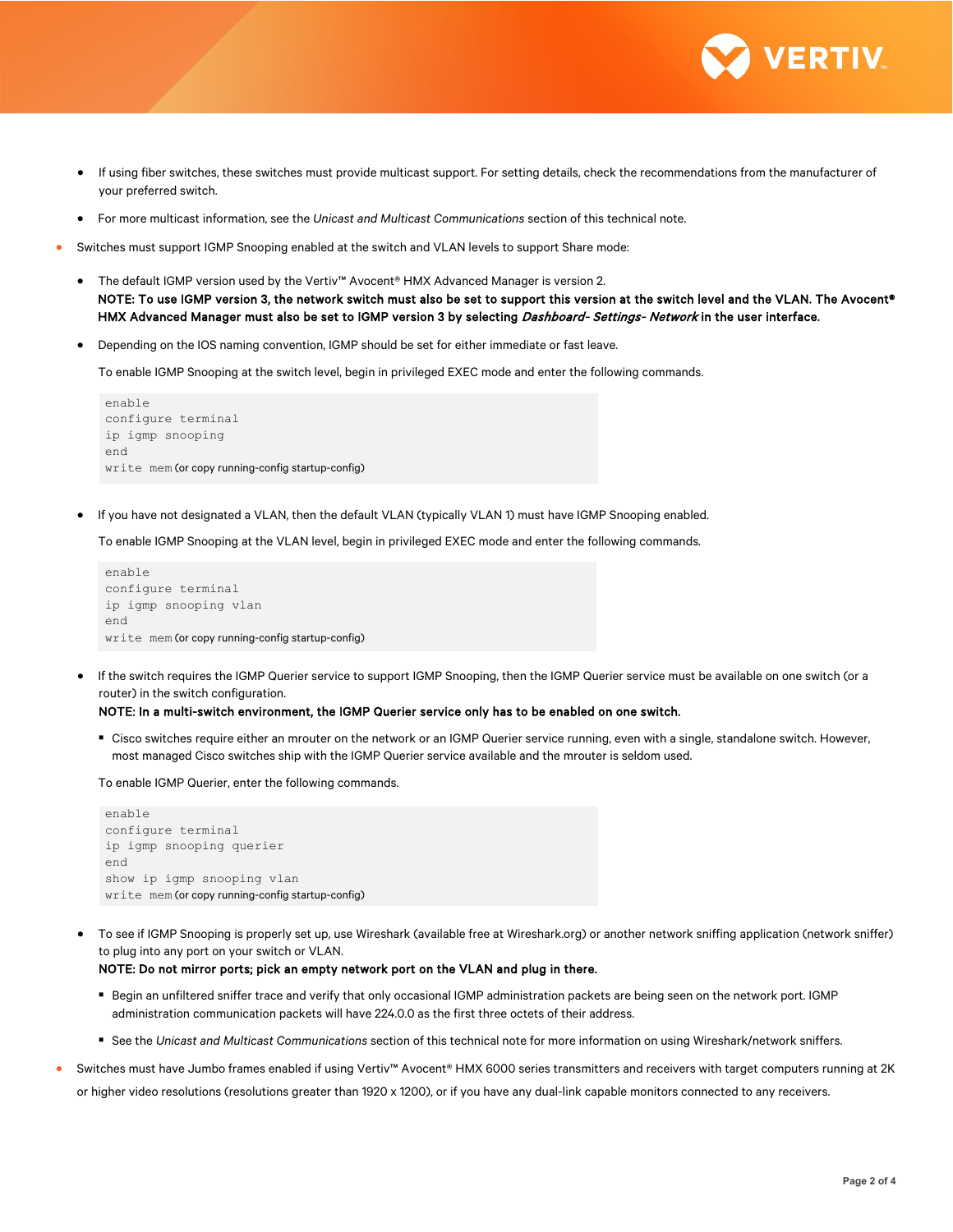

To enable Jumbo frames, set the size to the maximum (9000) and enter the following commands.

```
enable
configure terminal
system mtu 9000 (some switches require "system mtu jumbo 9000")
end
write mem (or copy running-config startup-config)
reload
```
Switch ports must be set to Access mode.

To enable Access mode, enter the following commands.

```
enable
configure terminal
interface range Gi1/0/1-24 (Use -48 if using a 48-port switch)
switchport mode access
end
write mem (or copy running-config startup-config)
```
## Single and Multi-Network Configuration Requirements

For single network/VLAN configurations, ensure the following requirements are met:

- Subnet Operations must be set to "off" during initial configuration of the Vertiv™ Avocent® HMX Advanced Manager; the Advanced Manager DHCP server is automatically enabled.
- Confirm there are no other DHCP servers available on the Vertiv™ Avocent® HMX extender primary network. Any DHCP servers/IP Helpers/DHCP Relays that are reachable from the network supporting extender units will conflict with the auto-discovery and automatic address assignment by the HMX Advanced Manager (including Windows servers with Active Directory-integrated DHCP and DNS services that should be on a production network/VLAN and not on the HMX extender system network/VLAN).

For multi-network configurations where the Vertiv™ Avocent® HMX extender system is used in a multi-subnet/VLAN environment, ensure the following requirements are met:

- Subnet Operations must be set to "on" during initial configuration of the Vertiv™ Avocent® HMX Advanced Manager; the Advanced Manager DHCP server is automatically disabled.
- Any DHCP servers/IP Helpers/DHCP Relays must be configured to deliver Vertiv™ Avocent® HMX extender system-specific configuration data to its transmitters, receivers and backup Managers. For additional information on the DHCP requirements in this type of configuration, contact your Vertiv Technical Support representative.
- If using multiple switches, determine which transmitters and user stations connect to each other most often and organize them on the same switch. When connected this way, their traffic is across the backplane of the same switch rather than across a low bandwidth inter-switch link or medium bandwidth stacking module.
	- If you have more than one switch and this configuration is not practical, then ensure you have a high speed 10 Gbps inter-switch link or multiple 10 Gbps inter-switch links with aggregation configured between switches. NOTE: When estimating inter-switch bandwidth requirements, use 800 Mbps for each dual-head video connection supported across the link, and use 350 Mbps for each single-head video connection. These are average bandwidth consumption estimates for an application running full-screen, full-motion video at 1920 x 1200 video resolution.